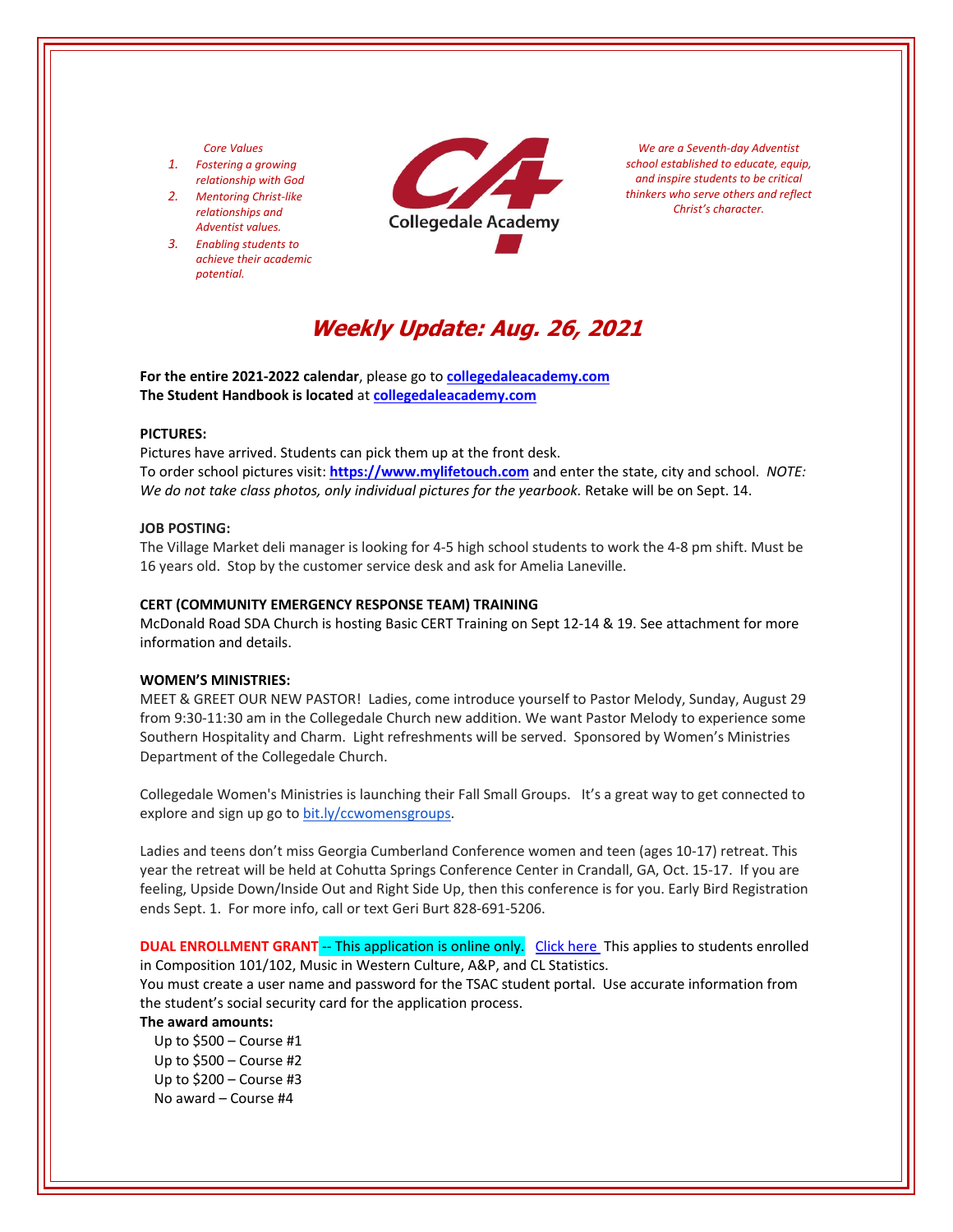Up to \$100 per credit hour – Course #5 **Application Deadline** September 15 – Fall Semester If yo*u have any questions contact Mr. Djernes 423.396.2124 X.5004*

**ACT REGISTRATION:** September, December, February, and April testing at CA ACT test dates and sign up directions: Click [here.](https://www.act.org/)

**POWERSCHOOL—**see your student's grades/attendance any time!

**https://ca-[net.powerschool.com](https://ca-net.powerschool.com/public/)** is the url for the PowerSchool log in.

Parents, please remember to use your PowerSchool login and password connecting your student(s) to your account with your parent access codes for each student. Parents may change their user names/passwords. Under email notifications, you select how often you wish to receive email notifications and how detailed the grade and attendance reports will be.

# **POWERSCHOOL PORTAL SETTINGS—emergency alert system contacts and grade emails**

Please make sure to check your contact settings in the PowerSchool portal. Once you set up your PowerSchool account:

- 1. Click on SwiftReach/Swift12 (upper left)
- 2. Click on "Contact Information" in the upper right banner
- 3. Check that those areas are filled in correctly
- 4. Click on "Alert Preferences" (upper right banner again)
- 5. Select the ways you prefer to receive alerts

Click "Email Notification" on the left side for PowerSchool email settings for grades/attendance alerts.

**The mobile app:** if grades are not showing, try uninstalling and re‐installing the app on your phone. The district code is WXBH. Don't yet have the mobile app? Go to your app store and look for PowerSchool Mobile with this logo.



Make sure to get the dark background. A clear background or logo with any words on it is not correct.

# **LUNCH MENU:**

 $\mathcal{L}$ 

- Mondays/Freshmen: Chick Patty & Grillers
- Tuesdays/Juniors: Haystacks
- Wednesdays/Sophomores: Special K Loaf
- Thursdays/Seniors: Baked Ziti
- Fridays/CA Organizations: Pizza by the slice or box, Students wanting to reserve a lunch for the day. Please Mr. Baldwin to pick up a ticket.

# **JOIN THE CA (HIGH) PRAYING PARENTS**

Our community believes in the power of prayer and specifically takes time out each week to collectively pray for the students at Collegedale Academy. All parents are encouraged to come and pray for the high school students each week on Thursdays starting at 8am. Currently the group is meeting in the courtyard on the backside of the high school's administration building. For more information, please contact the group's volunteer leader Ingrid Moon ‐ 719‐480‐2146.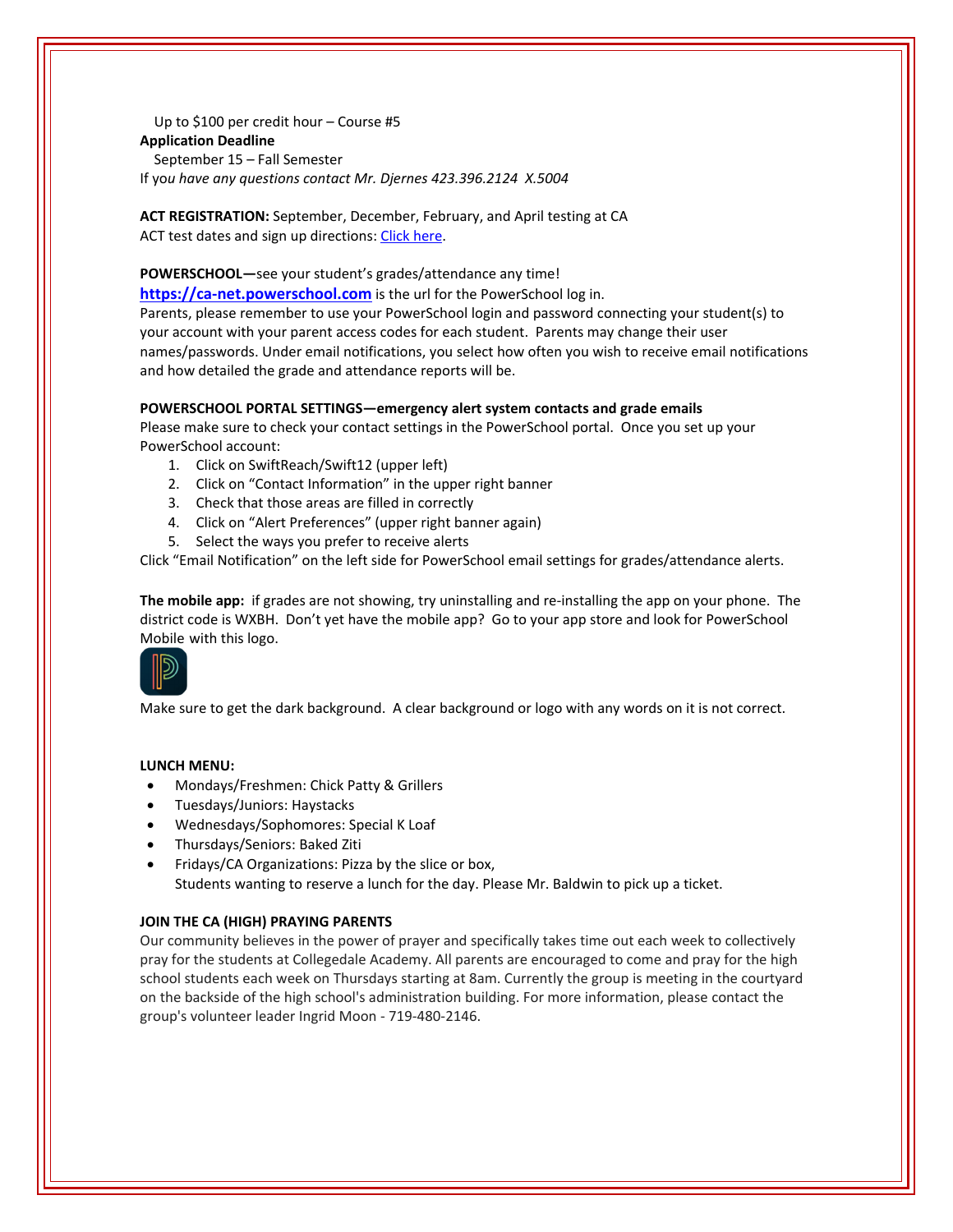# **AM TRAFFIC**

If using the front entrance to drop off your student, please pull forward toward the side parking lot. If you stop near the Science/Tech building, traffic can often back up into the street blocking everyone. Thanks for your cooperation!

# **CLASS SCHEDULE CHANGES**

These may be made only through August with no indication on transcript.

#### **VEHICLE REGISTRATION**

Student drivers should register their vehicles this year. Students must see Mr. Crawford.

## *HELPFUL LINKS: many are found under "Forms & Information" in the high school section.*

- **1.** Bell Schedule Click [Here](https://www.collegedaleacademy.com/wp-content/uploads/2018/08/Bell-Schedule.pdf)
- **2.** Faculty Contact List: names, numbers, emails, what they teach/do. [Click](https://www.collegedaleacademy.com/wp-content/uploads/2021/08/faculty-only-2021-2022.pdf) here
- **3.** 2021‐2022 calendar, go to [collegedaleacademy.com](https://www.collegedaleacademy.com/calendars/)
- **4.** The Student Handbook is located at collegedaleacademy.com
- **5.** The *Echolier*: *[caecholier.com](https://caecholier.com/)*
- **6.** CA Library: CA HS [library](https://southernuniongcc.mlasolutions.com/m5/catalog/(S(r3oiofx5z1czt1ua0uy0iuk3))/default.aspx?installation=CDA) site
- **7.** Academic Excellence Policy: Click [Here](https://www.collegedaleacademy.com/wp-content/uploads/2018/08/Academic-Excellence-Policy.pdf)
- **8.** ACT test dates: Practice for the ACT via CA Library site. Test is offered Sept., Dec., and April each year. Link: Click [Here](https://www.act.org/)
- **9.** College Admissions and HOPE Scholarship requirements click [here](https://www.collegedaleacademy.com/wp-content/uploads/2019/08/TSAC-Scholarship-Info.pdf)
- 10. Hope Scholarship (TSAC) Link: Click [here](https://www.tn.gov/collegepays/money-for-college/tn-education-lottery-programs/tennessee-hope-scholarship.html)
- **11.** TNPromise (TSAC) Link: Click [Here](https://www.tn.gov/tnpromise.html)
- 12. Pre-Arranged Absence Form click [here](https://www.collegedaleacademy.com/wp-content/uploads/2016/11/Class-Absence-Request-Form-May-2017.pdf)
- **13.** Rescheduling Exams: please refer to page 30 of the Student Handbook
- **14.** Community Service (suspended until further notice)
- **15.** Leadership Team Petition Form: for organizational and individual requests [here](https://www.collegedaleacademy.com/wp-content/uploads/2019/08/Leadership-Petition-SSch.pdf)
- **16.** Transcript Release: send a C.A. transcript to another location. Click [here](https://www.collegedaleacademy.com/wp-content/uploads/2016/12/transcriptrelease2014.pdf)
- **17.** Field Trip/Activity Permission Form. Click [here](https://www.collegedaleacademy.com/wp-content/uploads/2018/08/Field-Trip-form.pdf)
- **18.** New Drivers: please see the Student Handbook for attendance paperwork required for Learners' Permits.
- 19. Student Accident Insurance Policy click [here.](https://adventistrisk.org/en-us/insurance/nad/k-12-student-accident)

#### **UPCOMING ACTIVITIES**

- Aug. 27, School Vespers (Upper Room)
- Aug. 28, Choir Performance
- Aug. 28, Class Softball Games @8:30pm
- Aug. 30, CA VB @Hixson
- Aug. 31, Golf vs SB
- Aug. 31, CA VB vs Silverdale
- Sept. 2, Golf vs ND
- Sept. 2, CA VB @Grace
- Sept. 3, YIELD Vespers
- Sept. 6, Labor Day ‐ NO SCHOOL
- Sept. 7, Class Meetings
- Sept. 7, Golf vs Boyd
- Sept. 9, CA VB vs Notre Dame
- Sept. 9, Sophomore Vespers
- Sept. 10, ACT NO SCHOOL
- Sept. 10, Concert Band Vespers, Mr. Lindquist
- Sept. 11, Concert Band @Church Worship Service
- Sept. 11, CA VB @GCA